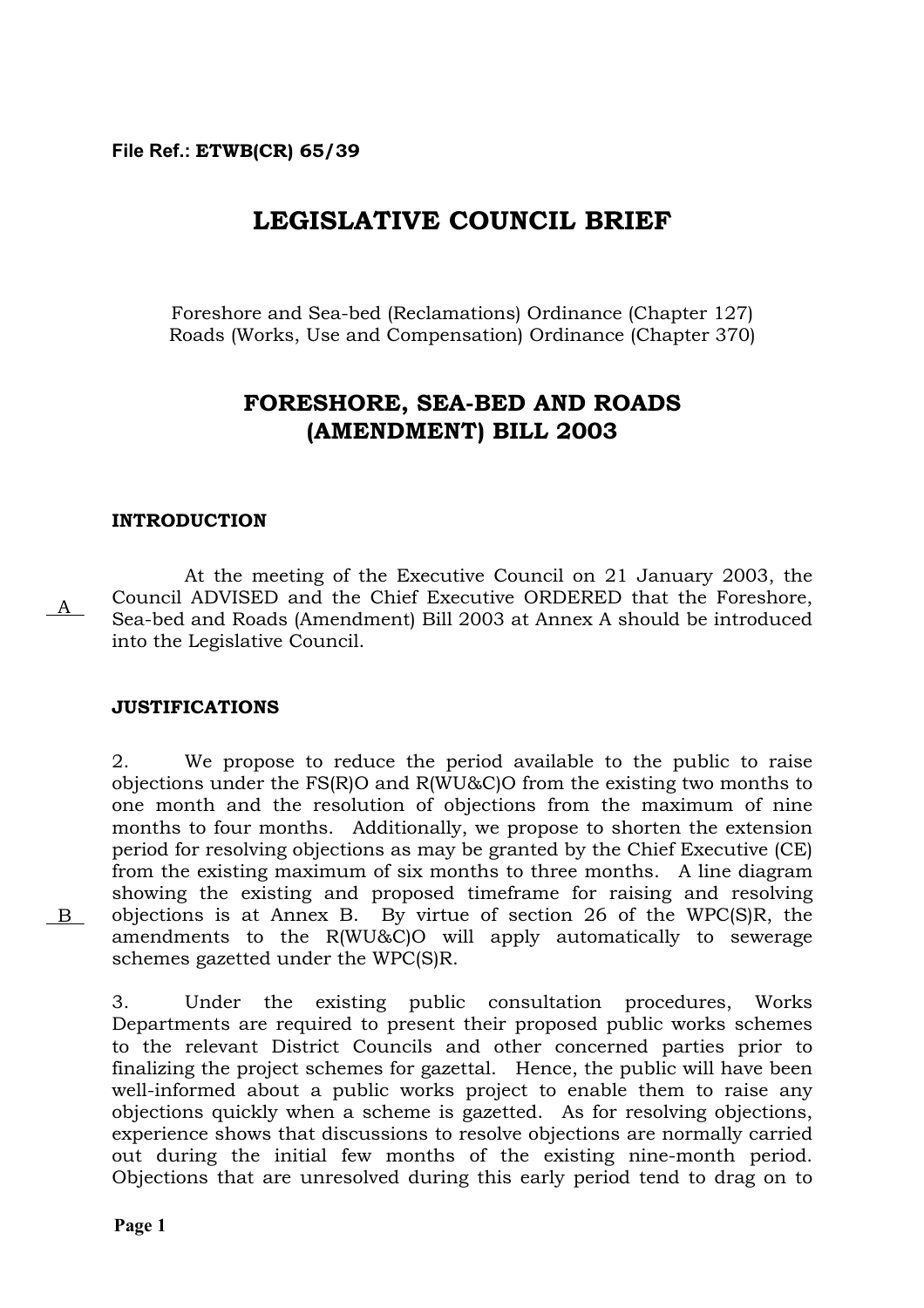the end of the nine-month period. The latter part of the existing objection resolving period contributes little to reducing the number of unresolved objections that are eventually submitted to the CE in Council for consideration. We believe that the shortened periods should still provide adequate time for the public to raise their objections to any works schemes and for their views to be properly considered.

4. The proposed legislative amendments will shorten the pre-construction leadtime of public works projects by about six to nine months. An expedited works programme means that job opportunities associated with public works will be made available earlier. In addition, early completion of public works will enable the public to realize the benefits of the works sooner. Thus Government will be able to respond more quickly to the needs of the community for improved infrastructure which will also help boost the economy.

5. We propose the following transitional arrangements for project schemes that are already gazetted under the two Ordinances as at the date the legislative amendments come into effect -

- (a) The new four-month period for resolving objections shall be calculated from the date the legislative amendments come into operation or from the expiry of the objection period whichever is the later, provided that if the expiry of the four-month period so calculated is more than nine months from the expiry of the time for the lodging of objections, the period for resolving objections shall expire on a date nine months from the expiry of the time for the lodging of objections; and
- (b) Any further period for resolving objections that has been granted by the CE prior to the operation of the legislative amendments shall not be affected. For objections to projects already gazetted, the further period that may be granted by the CE for the resolution of objections will be limited to three months.

A line diagram demonstrating the proposed transitional arrangements is at C Annex C.

6. The proposed legislative amendments discussed in paragraphs 2 and 5 will also apply to non-public works projects which are required to be gazetted under the existing Ordinances.

# **THE BILL**

7. The main provisions are paragraphs 1 and 2 of Schedules 1 and 2 which seek to shorten the time available for -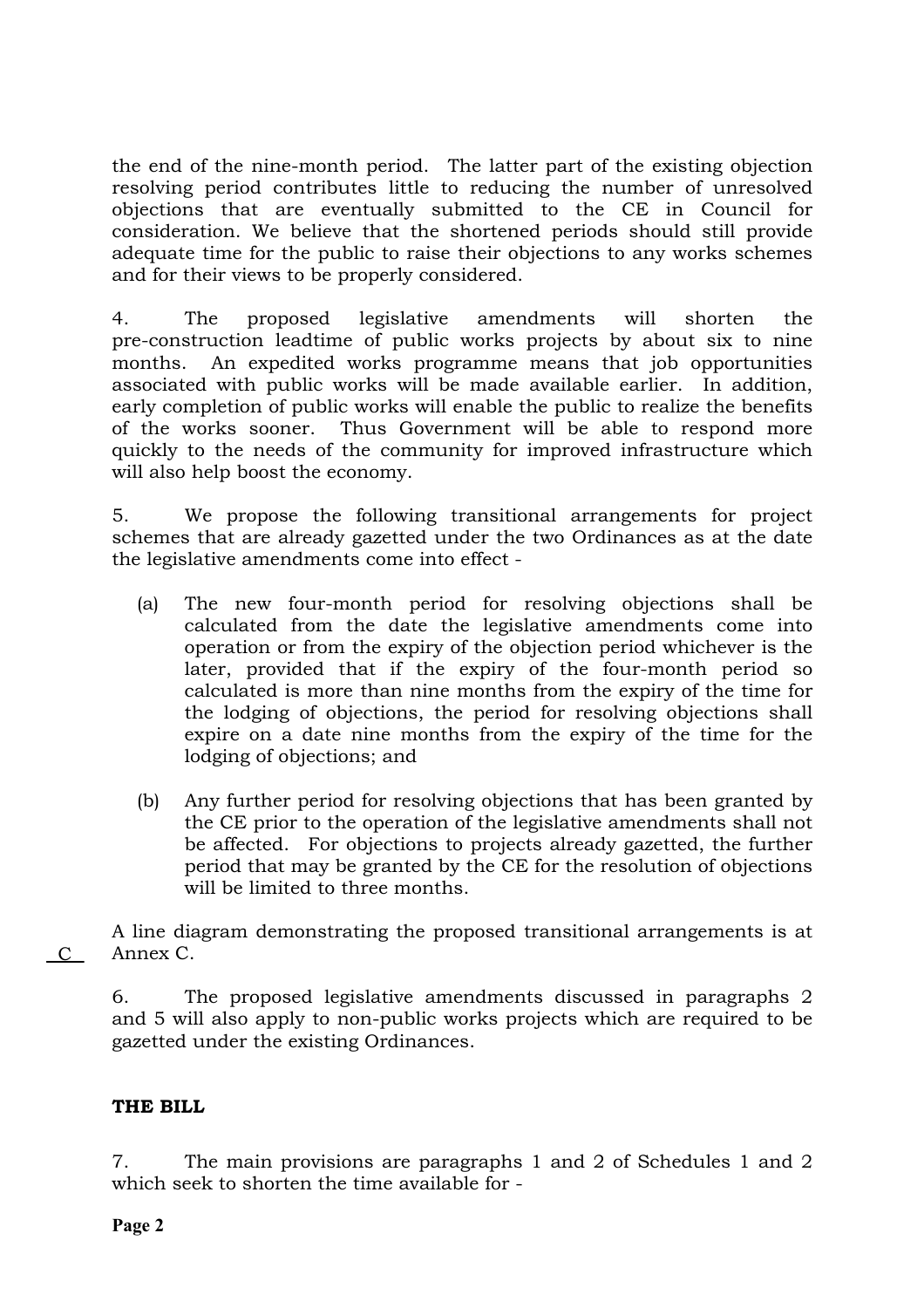- (a) the lodging of objections against any proposed reclamations, plans or schemes under FS(R)O and R(WU&C)O; and
- (b) the submission of the proposed reclamations, plans or schemes and the objections to CE in Council for consideration.
- D The existing provisions being amended are at Annex D.

## **LEGISLATIVE TIMETABLE**

| 8. | The legislative timetable will be $-$                                        |                  |
|----|------------------------------------------------------------------------------|------------------|
|    | Publication in the Gazette                                                   | 7 February 2003  |
|    | First Reading and commencement<br>of Second Reading debate                   | 19 February 2003 |
|    | Resumption of Second Reading<br>debate, committee stage and<br>Third Reading | to be notified   |
|    |                                                                              |                  |

# **IMPLICATIONS OF THE PROPOSAL**

9. The proposal has economic, financial, civil service and productivity implications as set out at Annex E. The Bill is in conformity with the Basic Law, including the provisions concerning human rights, and will not affect the respective current binding effects of the FS(R)O and R(WU&C)O. It has no environmental or sustainability implications.  $E$ 

# **PUBLIC CONSULTATION**

10. We consulted the Planning, Lands and Works (PLW) Panel of the Legislative Council on our proposal on 16 May 2002 and 6 December 2002. At the first meeting, some LegCo members expressed the view that the shortened periods might not be adequate for the public to raise objections and for the Government to resolve the objections. Two members also expressed their concern that the proposal would water down the public's right to raise objections.

11. At the second Panel meeting, we provided further justifications on the Bill, and undertook to introduce concurrent administrative measures to enhance public consultation and notification of public works schemes both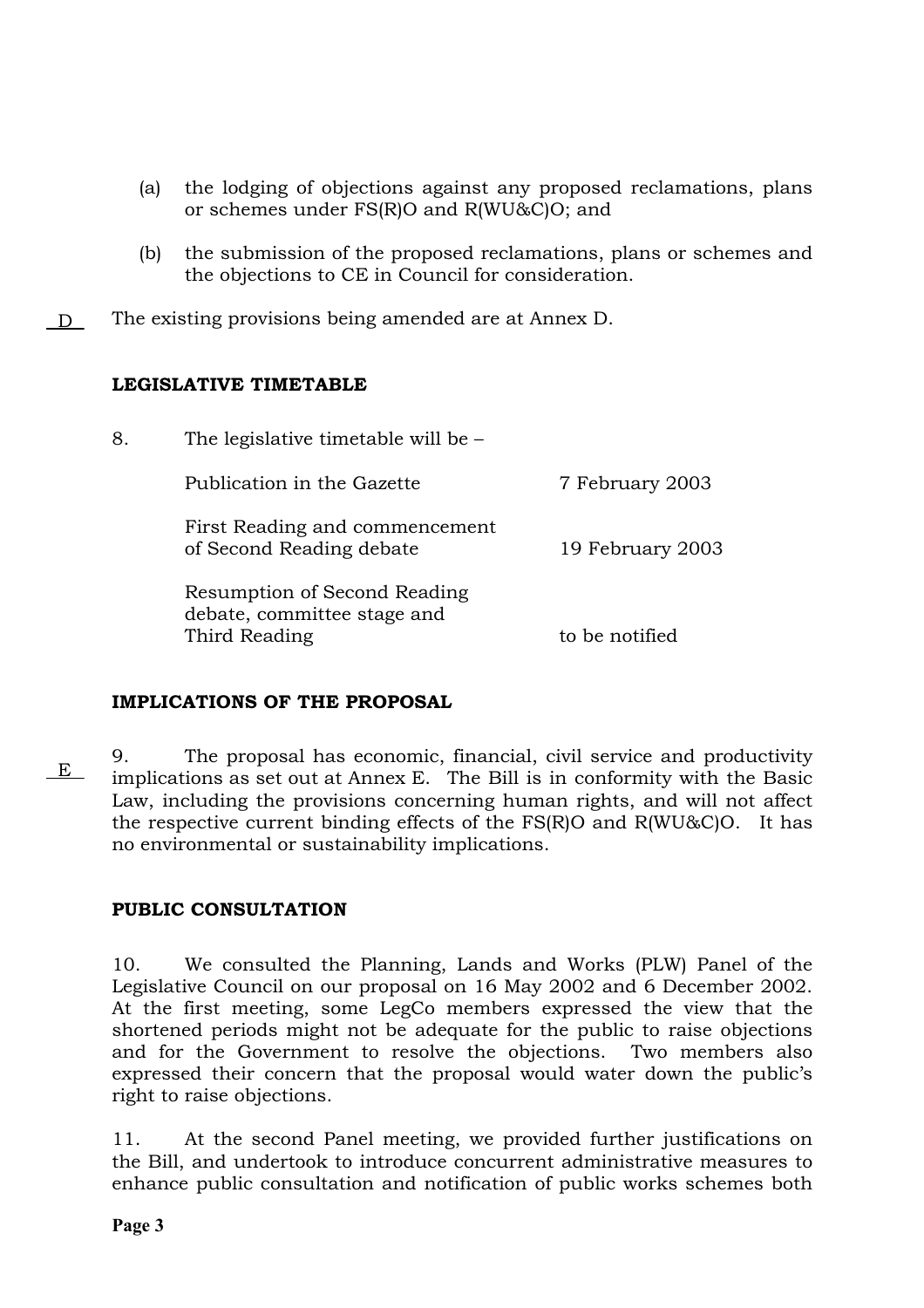prior to and during the gazettal of works. Furthermore, we proposed to set up project steering groups in Works Departments to ensure the speedy resolution of objections and to seek the views of objectors on the need for time extension where their objections are unlikely to be resolved within the original timeframe of four months. The LegCo members present welcomed the proposed arrangements. While two members still objected to the shortening of the period for raising objections from two months to one month, other members either supported or did not raise any objections to the amendment Bill.

12. As the proposed amendments to the R(WU&C)O will apply also to sewerage works, we consulted the Advisory Council on the Environment on the proposal on 21 May 2002. While members were against curtailing the two-month objection period for the same reason that the right of the public to raise objections must be protected, there was general support for the proposal to shorten the period for resolving objections from nine months to four months. They agreed that the shortened objection resolution period would expedite the delivery of public works and contribute to the economy.

## **PUBLICITY**

13. A press release will be issued and a spokesman will be available to handle media and public enquiries.

# **ENQUIRIES**

14. Enquiries about the brief may be directed to Mr C L Ng, Chief Assistant Secretary (Works) 2, at telephone number 2848 2439.

**Environment, Transport and Works Bureau 29 January 2003**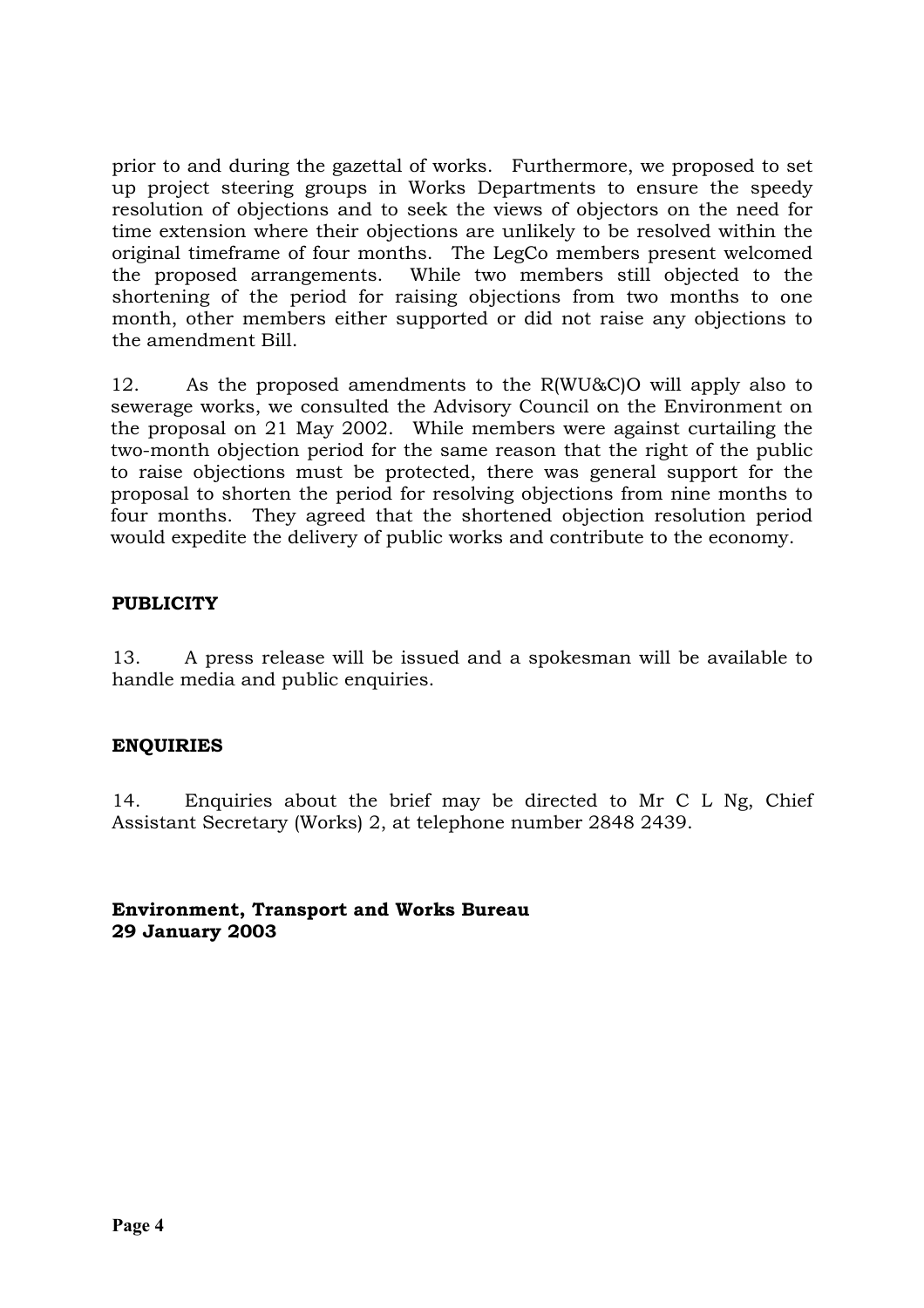Annex A

FORESHORE, SEA-BED AND ROADS (AMENDMENT) BILL 2003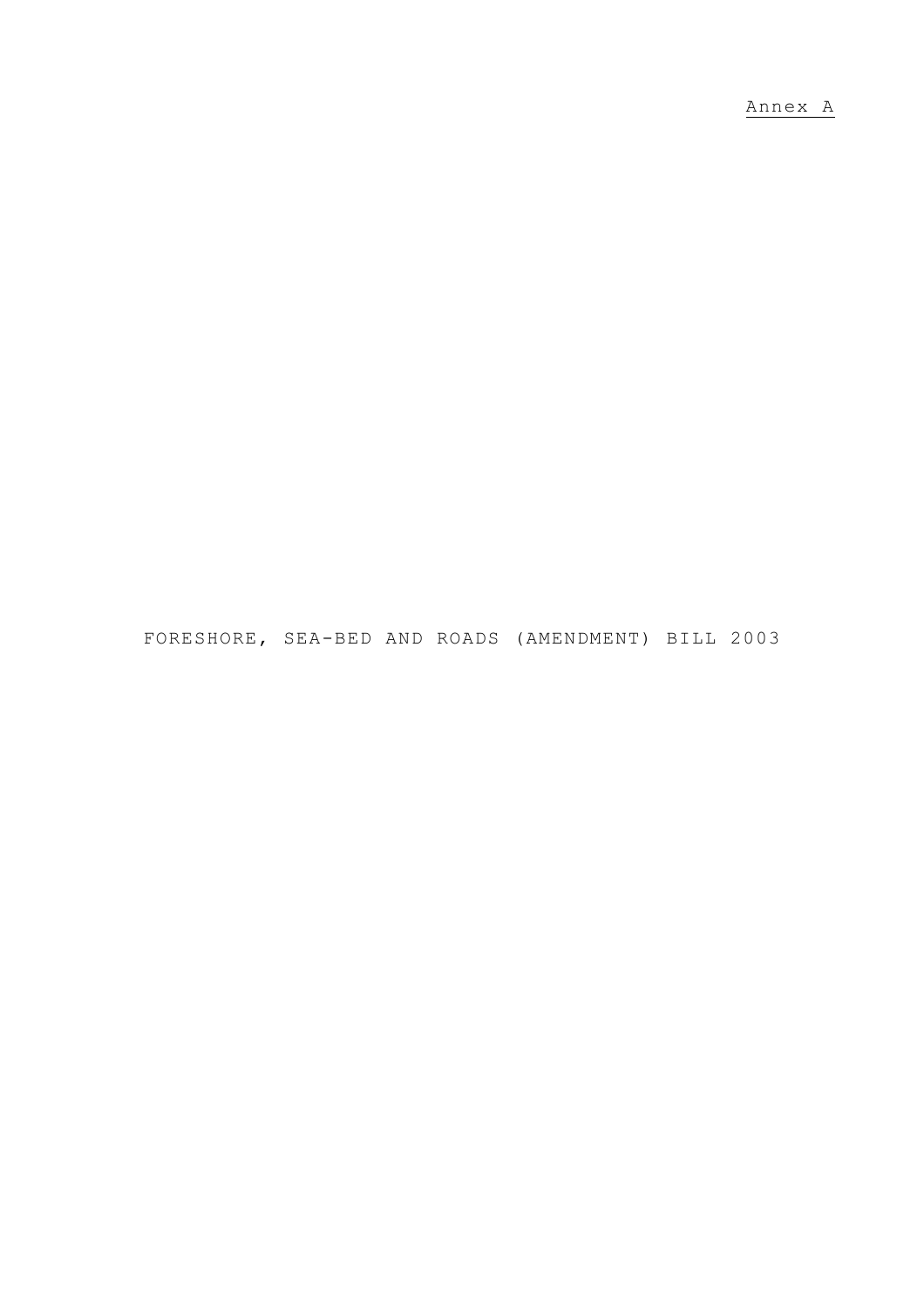#### A BILL

#### To

Amend the Foreshore and Sea-bed (Reclamations) Ordinance and the Roads (Works, Use and Compensation) Ordinance.

Enacted by the Legislative Council.

#### **1. Short title and commencement**

 (1) This Ordinance may be cited as the Foreshore, Sea-bed and Roads (Amendment) Ordinance 2003.

 (2) This Ordinance shall come into operation on a day to be appointed by the Secretary for the Environment, Transport and Works by notice published in the Gazette.

### **2. Amendment of Foreshore and Sea-bed (Reclamations) Ordinance – (Schedule 1)**

 The Foreshore and Sea-bed (Reclamations) Ordinance (Cap. 127) is amended as specified in Schedule 1.

### **3. Amendment of Roads (Works, Use and Compensation) Ordinance – (Schedule 2)**

 The Roads (Works, Use and Compensation) Ordinance (Cap. 370) is amended as specified in Schedule 2.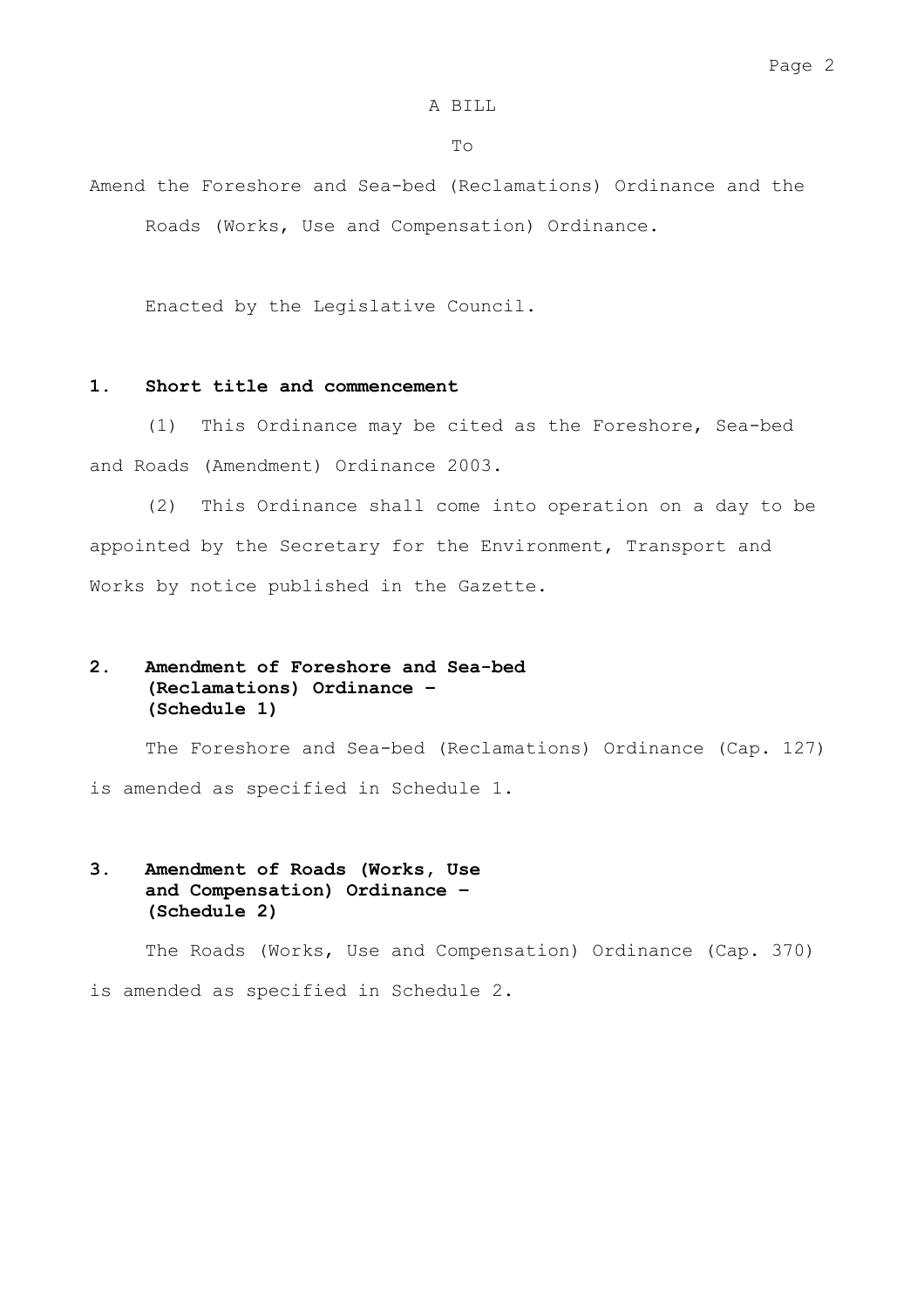#### Page 3

#### SCHEDULE 1 [s. 2]

AMENDMENT OF FORESHORE AND SEA-BED (RECLAMATIONS) ORDINANCE

#### 1. **Objections**

 Section 6(1) of the Foreshore and Sea-bed (Reclamations) Ordinance (Cap. 127) is amended by repealing "2 months" and substituting "30 days".

#### 2. **Authorization procedure if objection made**

Section  $8(1)$  is amended -

- (a) by repealing "9 months" and substituting "4 months";
- (b) by repealing "6 months" and substituting "3 months".

#### 3. **Transitional**

Section 20 is amended by adding –

"(4) Section 8(1) as amended by the Foreshore, Sea-bed and Roads (Amendment) Ordinance 2003 ( of 2003) shall apply to any proposed reclamation in respect of which a notice had been published under section 5 immediately before the commencement of that Ordinance subject to the following modifications -

- (a) the period of 4 months as specified in section 8(1) as so amended shall be calculated as from –
	- (i) the commencement of that Ordinance;

or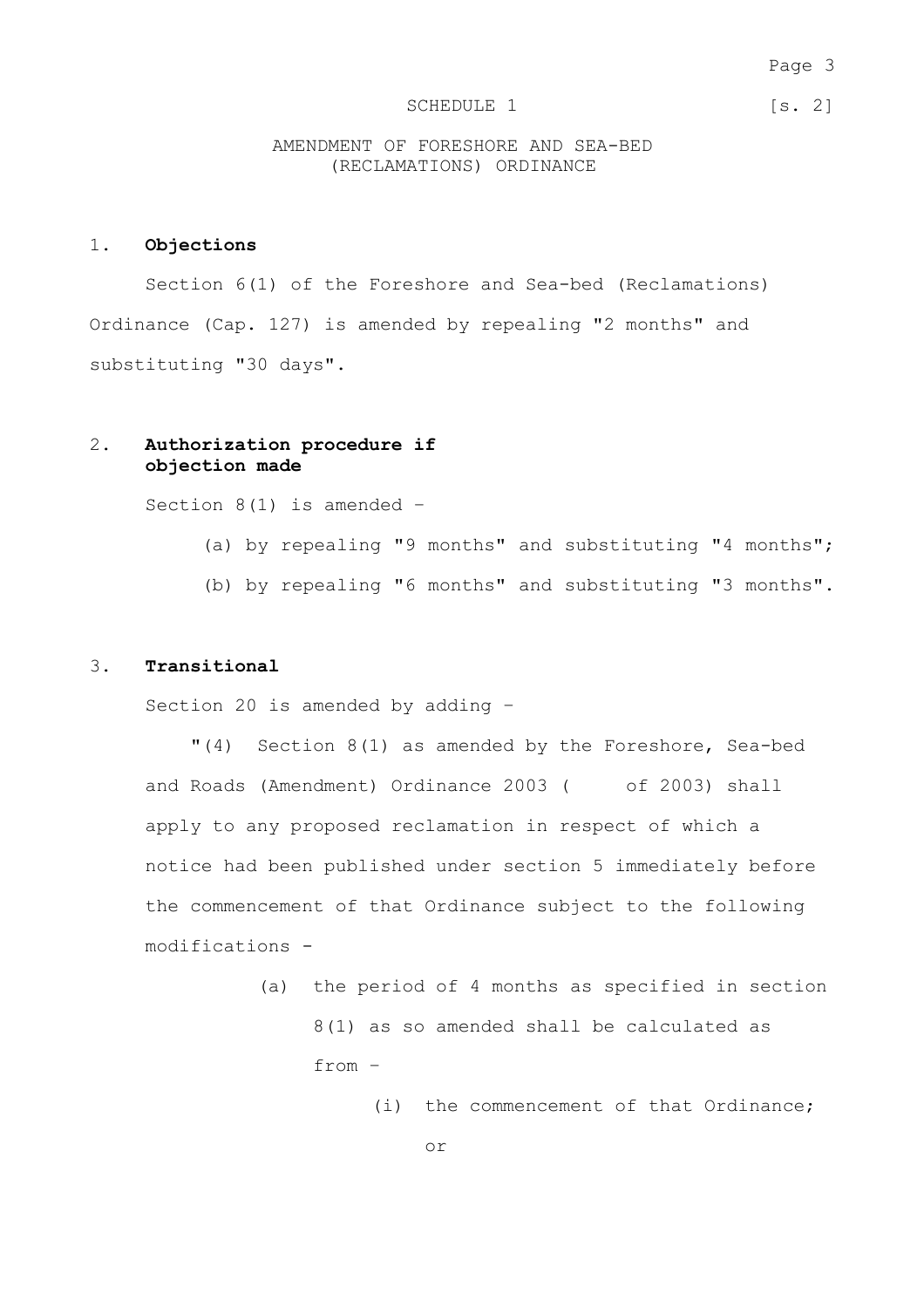(ii) the expiry of the time for the making of objections to the reclamation as specified pursuant to section 6 in the notice,

whichever is the later:

(b) if the period so calculated under paragraph (a) expires more than 9 months from the expiry of the time for the making of objections to the reclamation as specified pursuant to section 6 in the notice, that period shall be taken to expire on a date 9 months from the expiry of the time for the making of those objections.".

SCHEDULE 2 [s. 3]

#### AMENDMENT OF ROADS (WORKS, USE AND COMPENSATION) ORDINANCE

#### 1. **Objections**

 Section 10(1) of the Roads (Works, Use and Compensation) Ordinance (Cap. 370) is amended by repealing "60 days" and substituting "30 days".

### 2. **Procedure after publication of plan and scheme**

Section 11(1A) is amended –

- (a) in paragraph (a), by repealing "9 months" and substituting "4 months";
- (b) in paragraph (c), by repealing "6 months" and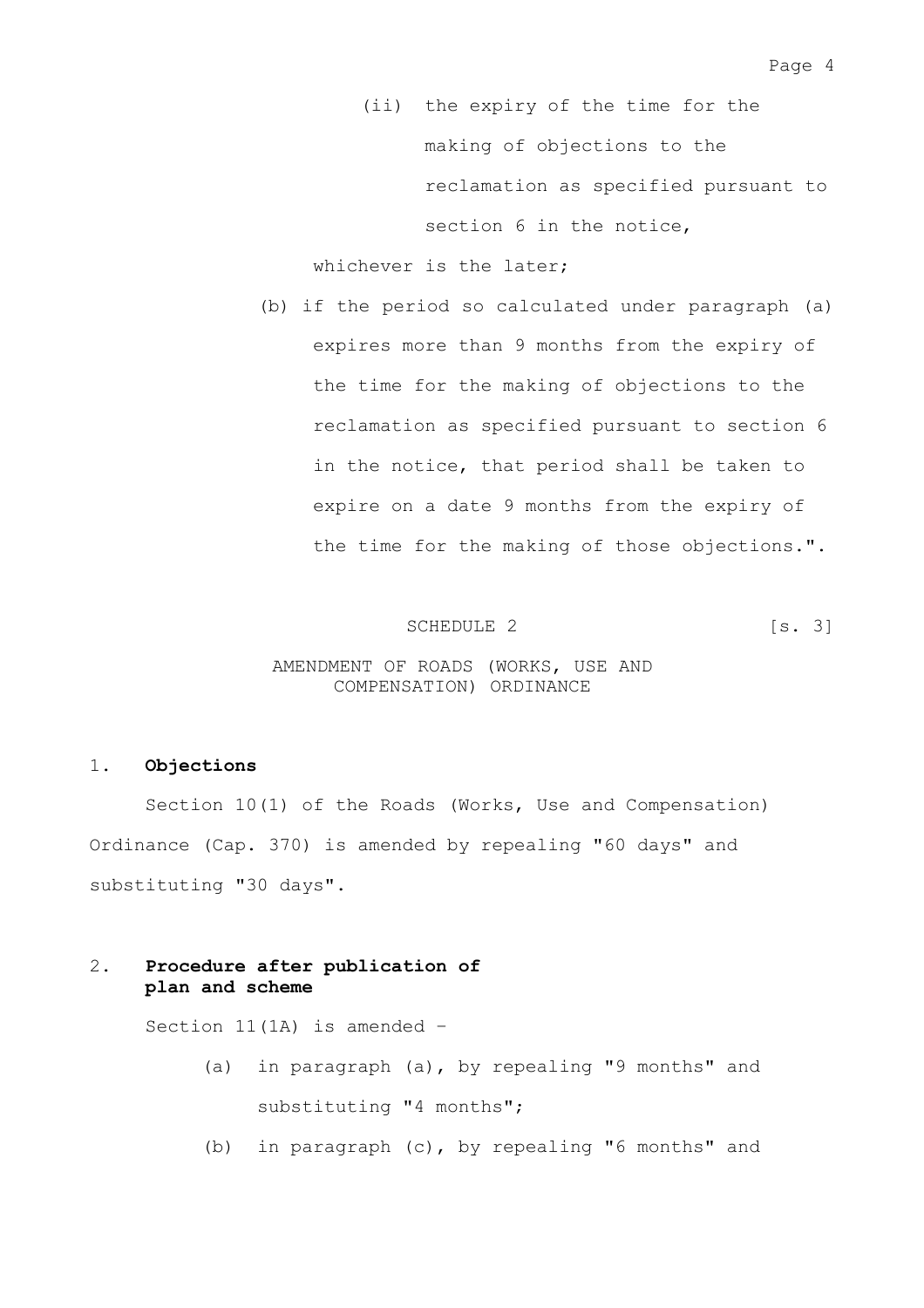substituting "3 months".

#### 3. **Transitional**

Section 42 is amended by adding –

"(7) Section 11(1A)(a) as amended by the Foreshore, Seabed and Roads (Amendment) Ordinance 2003 ( of 2003) shall apply to any plan or scheme in respect of which a notice had been published under section 8 immediately before the commencement of that Ordinance subject to the following modifications -

- (a) the period of 4 months as specified in section 11(1A)(a) as so amended shall be calculated as from –
	- (i) the commencement of that Ordinance; or
	- (ii) the expiry of the time for the lodging of objections under section 10,

whichever is the later;

(b) if the period so calculated under paragraph (a) expires more than 9 months from the expiry of the time for the lodging of objections under section 10, that period shall be taken to expire on a date 9 months from the expiry of the time for the lodging of those objections.".

**Explanatory Memorandum**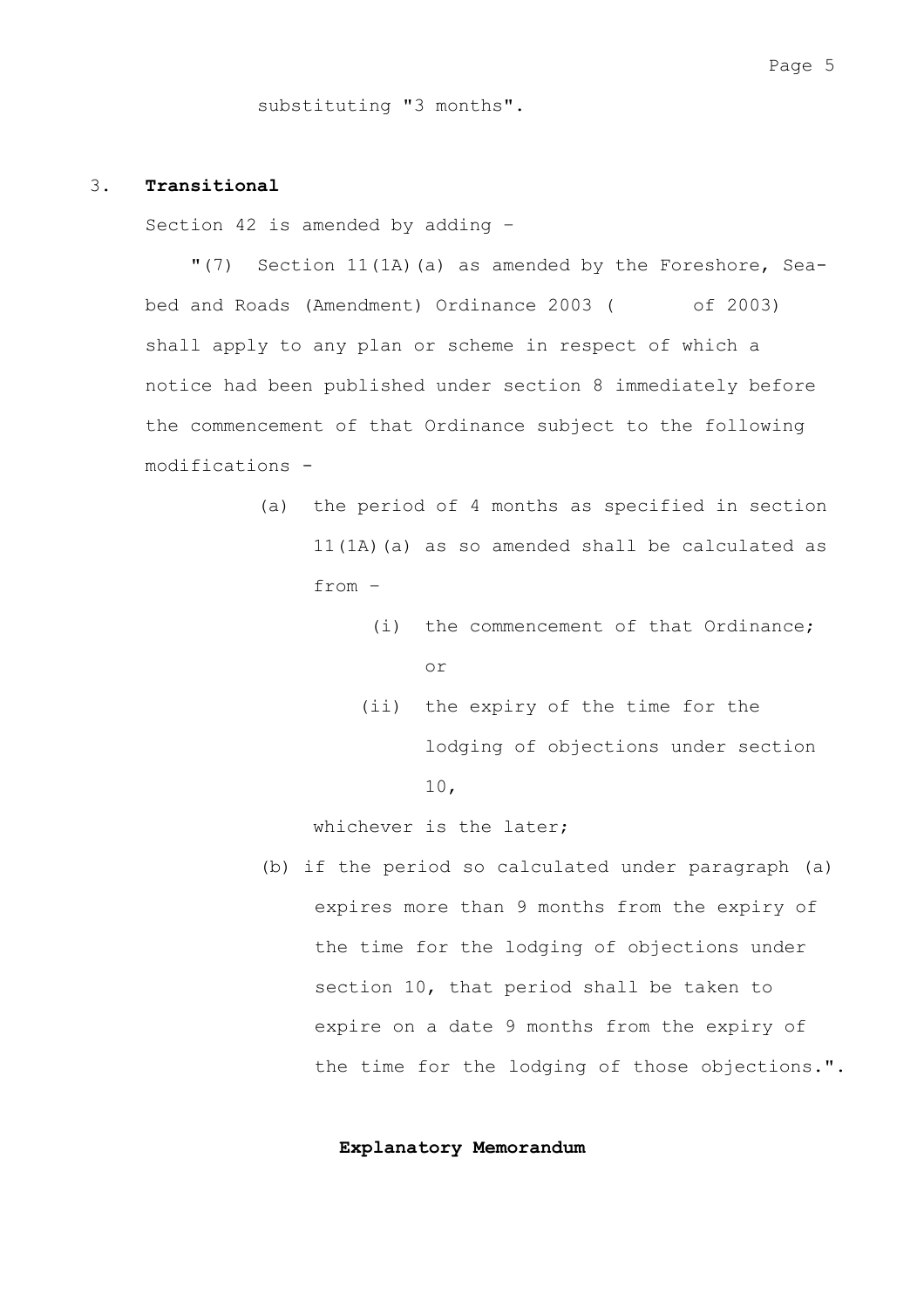The purpose of this Bill is to amend the Foreshore and Seabed (Reclamations) Ordinance (Cap. 127) and the Roads (Works, Use and Compensation) Ordinance (Cap. 370) in order to –

- (a) shorten the period for the lodging of objections against any proposed reclamations, plans or schemes under the Ordinances;
- (b) shorten the period for the submission of the proposed reclamations, plans or schemes and the objections to the Chief Executive in Council for consideration;
- (c) provide for transitional provisions.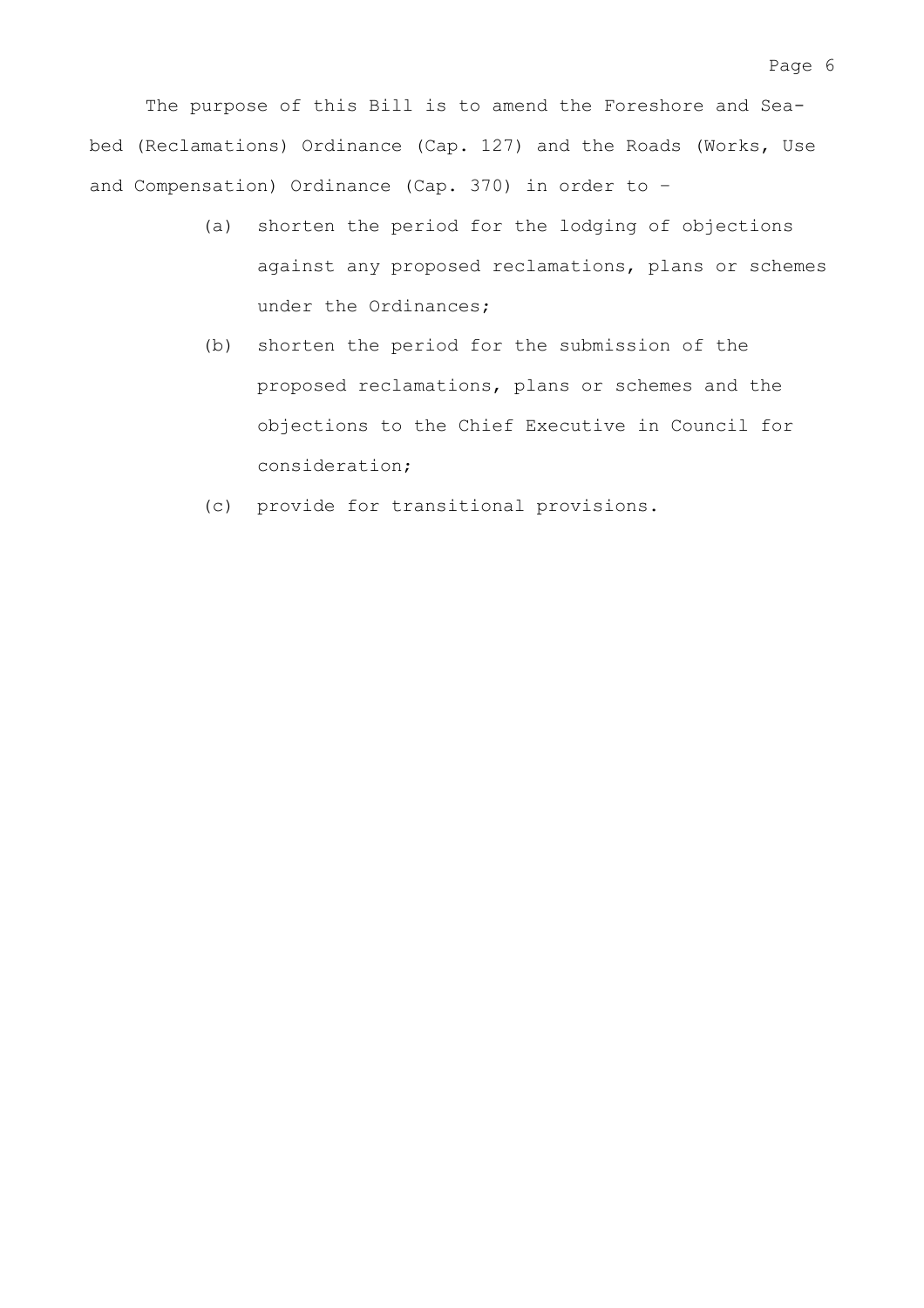# **Line Diagram Showing the Existing and Proposed Timeframes for Raising and Resolving Objections**

Effective date of legislative amendments

| Existing timeframe (11 to 17 months max.) |                                          |                                 |  |                                                                    |  |  |  |
|-------------------------------------------|------------------------------------------|---------------------------------|--|--------------------------------------------------------------------|--|--|--|
| Objection<br>period                       |                                          | Period for resolving objections |  | Further period for resolving objections<br>as may be granted by CE |  |  |  |
| 2 months                                  |                                          | max. 9 months                   |  | max. 6 months                                                      |  |  |  |
|                                           |                                          |                                 |  |                                                                    |  |  |  |
|                                           |                                          |                                 |  |                                                                    |  |  |  |
|                                           |                                          |                                 |  |                                                                    |  |  |  |
| 1 month                                   | max. 4 months                            | max. 3 months                   |  |                                                                    |  |  |  |
|                                           | Expedited timeframe (5 to 8 months max.) |                                 |  |                                                                    |  |  |  |
|                                           |                                          |                                 |  |                                                                    |  |  |  |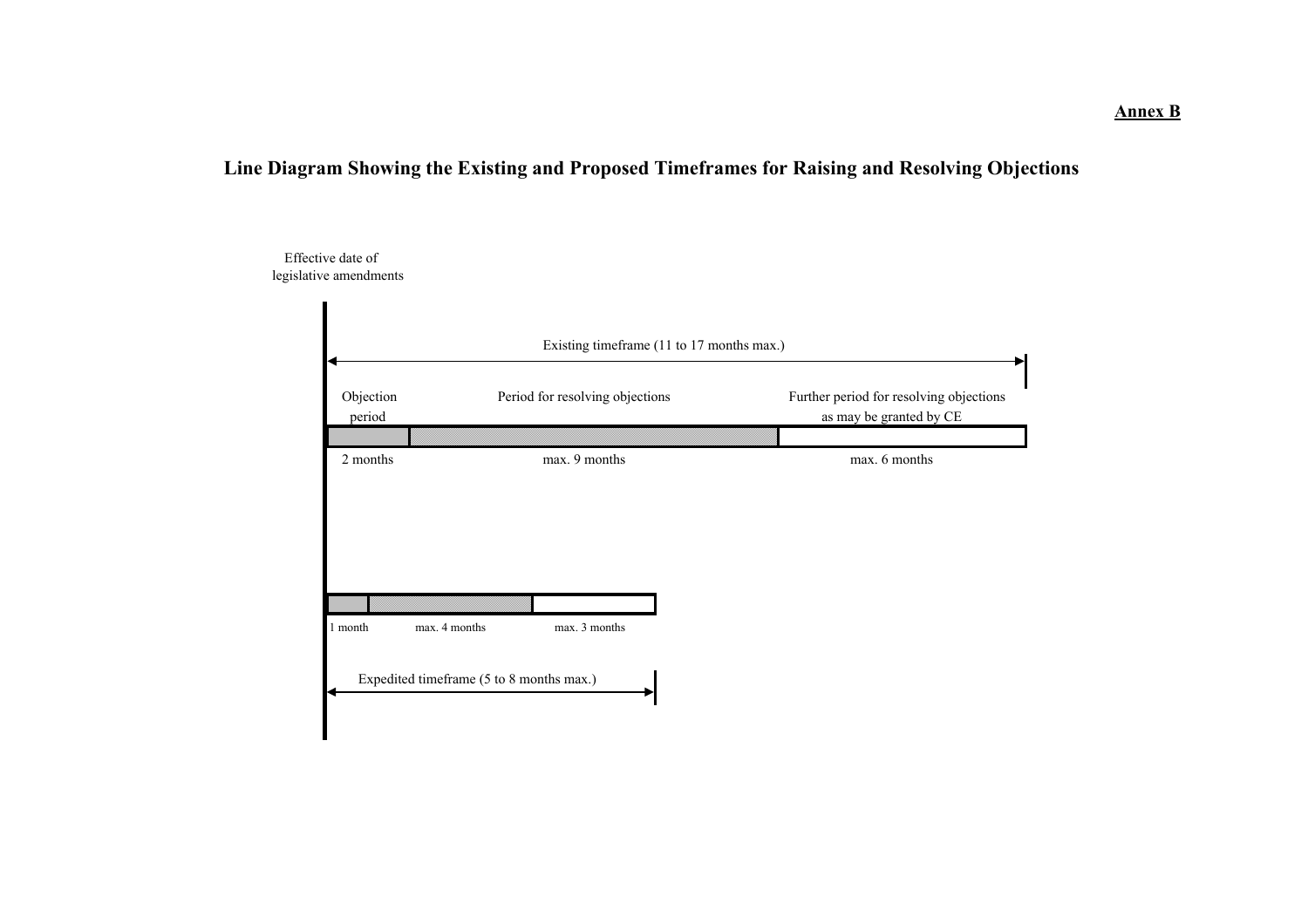#### **Transitional Arrangements**



#### **Case (a) Projects under objection period**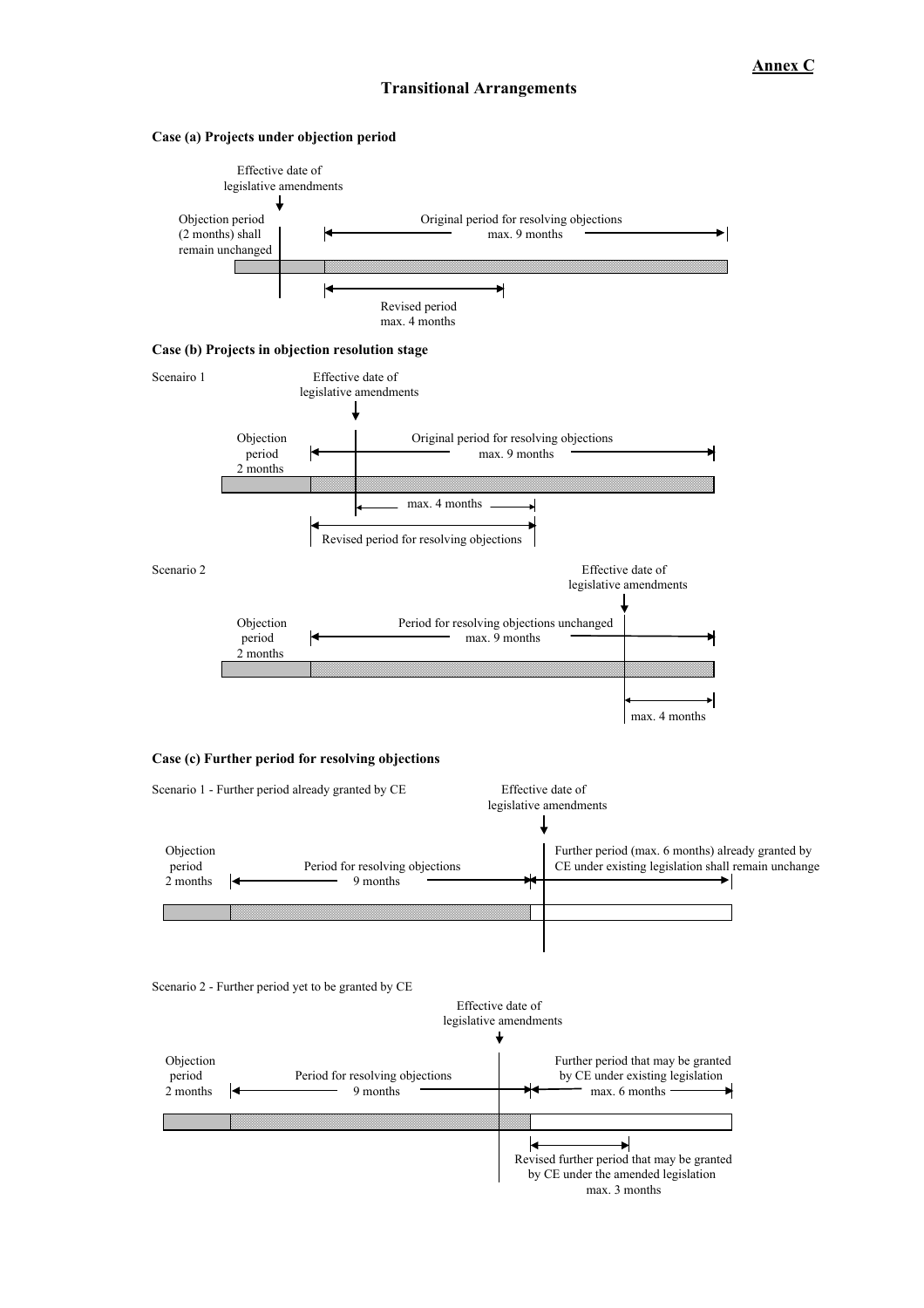# **Annex D**

Existing Provisions of Legislation Being Amended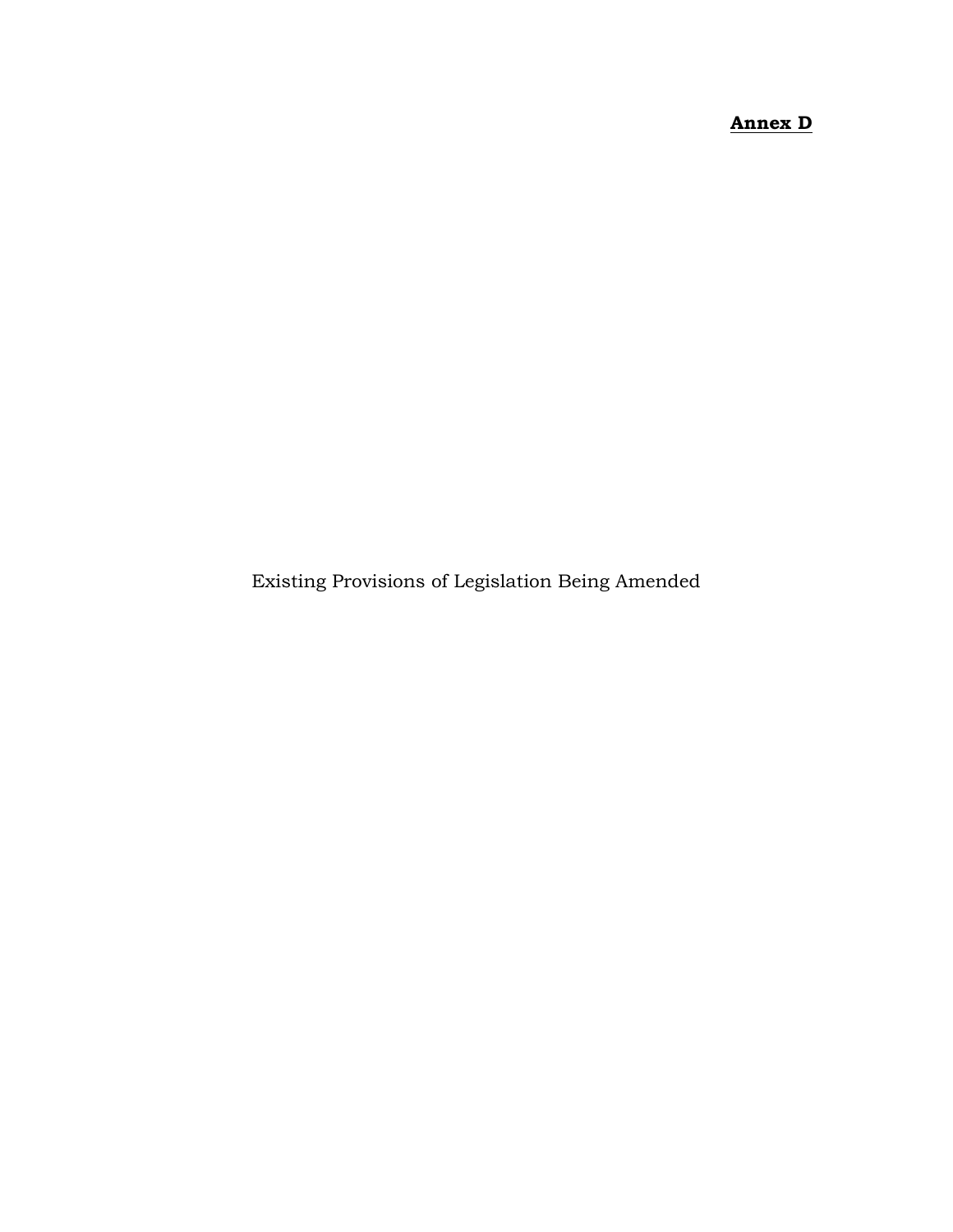#### ----- Forwarded by Carmen KM WONG/DOJ/HKSARG on 03/01/2003 09:44 AM -----

| Chapter: | 127 | Title:   | <b>FORESHORE AND</b><br><b>SEA-BED</b><br>(RECLAMATIONS)<br><b>ORDINANCE</b> | Gazette<br>Number: |            |
|----------|-----|----------|------------------------------------------------------------------------------|--------------------|------------|
| Section: | 6   | Heading: | <b>Objections</b>                                                            | Version<br>Date:   | 30/06/1997 |

(1) Any person who considers that he has an interest, right or easement in or over the foreshore and sea-bed described in a notice published under section 5 may, by notice in writing delivered to the Director before the expiration of such time being not less than 2 months as shall be specified in the notice, object to the proposed reclamation.

(2) A notice of objection shall describe the interest, right or easement of the objector and the manner in which he alleges he will be affected.

(3) An objection delivered under subsection (1) may be amended or withdrawn in writing at any time before the proposed reclamation is considered under section 7 or 8; and if withdrawn, shall be treated for the purposes of those sections as not having been made.

(Enacted 1985)

----- Forwarded by Carmen KM WONG/DOJ/HKSARG on 03/01/2003 09:44 AM -----

| Chapter: | 127 | Title:   | <b>FORESHORE AND</b> | Gazette | 17 of 1998 |
|----------|-----|----------|----------------------|---------|------------|
|          |     |          | <b>SEA-BED</b>       | Number: |            |
|          |     |          | (RECLAMATIONS)       |         |            |
|          |     |          | <b>ORDINANCE</b>     |         |            |
| Section: | 8   | Heading: | <b>Authorization</b> | Version | 03/04/1998 |
|          |     |          | procedure if         | Date:   |            |
|          |     |          | objection made       |         |            |

Remarks:

Adaptation amendments retroactively made - see 62 of 2000 s. 3

(1) Where at the expiry of the time for the making of objections under section 6 in respect of a proposed reclamation any objection has been delivered under that section, the Director shall, within a period of 9 months after the expiry of that time, or within such further period of not more than 6 months after the expiry of that period as may, upon the application of the Director, be allowed by the Chief Executive having regard to the circumstances of the case, submit to the Chief Executive in Council for consideration the proposed reclamation and any such objection, and the Chief Executive in Council shall consider the proposed reclamation and every objection and may-

- (a) decline to authorize the reclamation;
- (b) authorize the reclamation in part only and defer for further consideration at such future time as the Chief Executive in Council shall specify, any objection which relates to the remaining part of the reclamation not so authorized; or
- (c) authorize the whole of the reclamation. (Amended 17 of 1998 s. 2)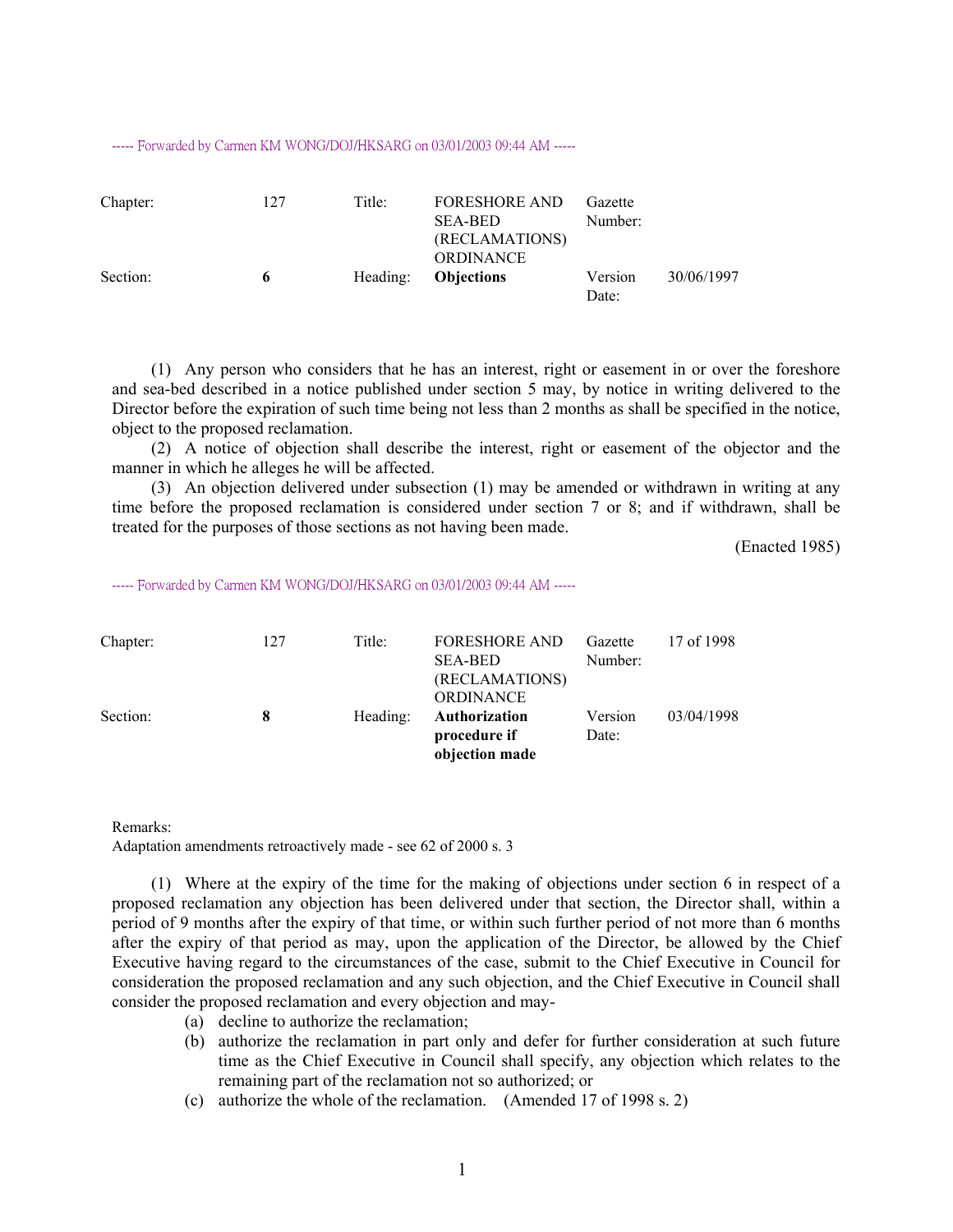(2) Where a reclamation is authorized under subsection (1)(b) or (c), the plan relating to such reclamation shall be subject to such modifications and conditions as the Chief Executive in Council thinks fit. (Amended 62 of 2000 s. 3)

(Enacted 1985)

----- Forwarded by Carmen KM WONG/DOJ/HKSARG on 03/01/2003 09:44 AM -----

| Chapter: | 127 | Title:   | <b>FORESHORE AND</b><br><b>SEA-BED</b><br>(RECLAMATIONS)<br><b>ORDINANCE</b> | Gazette<br>Number: | 17 of 1998<br>$\sim$ s. 3 |
|----------|-----|----------|------------------------------------------------------------------------------|--------------------|---------------------------|
| Section: | 20  | Heading: | Transitional                                                                 | Version<br>Date:   | 03/04/1998                |

(1) Notwithstanding the repeal of the Public Reclamations and Works Ordinance (Cap 113 1984 Ed.), that Ordinance shall continue to apply to any reclamation or proposed reclamation or other works of a public nature in respect of which a notice had been published under section 2 of that Ordinance before the commencement of this Ordinance.

(2) Notwithstanding the repeal of the Foreshores and Sea Bed Ordinance (Cap 127 1984 Ed.), that Ordinance shall continue to apply to any Crown lease in respect of which a notice had been published under section 4 of that Ordinance before the commencement of this Ordinance.

(3) Where immediately before the commencement of the Foreshore and Sea-bed (Reclamations) (Amendment) Ordinance 1998 (17 of 1998), a notice had been published under section 5 in respect of a proposed reclamation, the period of 9 months as specified in section 8(1) shall be calculated as from-

(a) the commencement of that Ordinance; or

(b) the expiry of the time for the making of objections under section 6,

whichever is the later. (Added 17 of 1998 s. 3)

(Enacted 1985)

----- Forwarded by Carmen KM WONG/DOJ/HKSARG on 03/01/2003 09:44 AM -----

| Chapter: | 370 | Title:   | ROADS (WORKS,<br>USE AND<br><b>COMPENSATION</b> | Gazette<br>Number: |            |
|----------|-----|----------|-------------------------------------------------|--------------------|------------|
| Section: | 10  | Heading: | <b>ORDINANCE</b><br><b>Objections</b>           | Version<br>Date:   | 30/06/1997 |

(1) Any person may, by notice in writing delivered to the Secretary not later than 60 days after the first publication of the notice mentioned in section 8(2), object to the works or the use or both and may, where relevant, object to the exercise of the power of the Secretary under section 42(2).

(2) A notice of objection shall describe the interest of the objector and the manner in which he alleges he will be affected by the works or the use.

(3) An objection lodged under this section may be amended or withdrawn in writing at any time before the works and the scheme are considered under section 11; and, if withdrawn, shall be treated, for the purposes of section 11(1), as not having been lodged.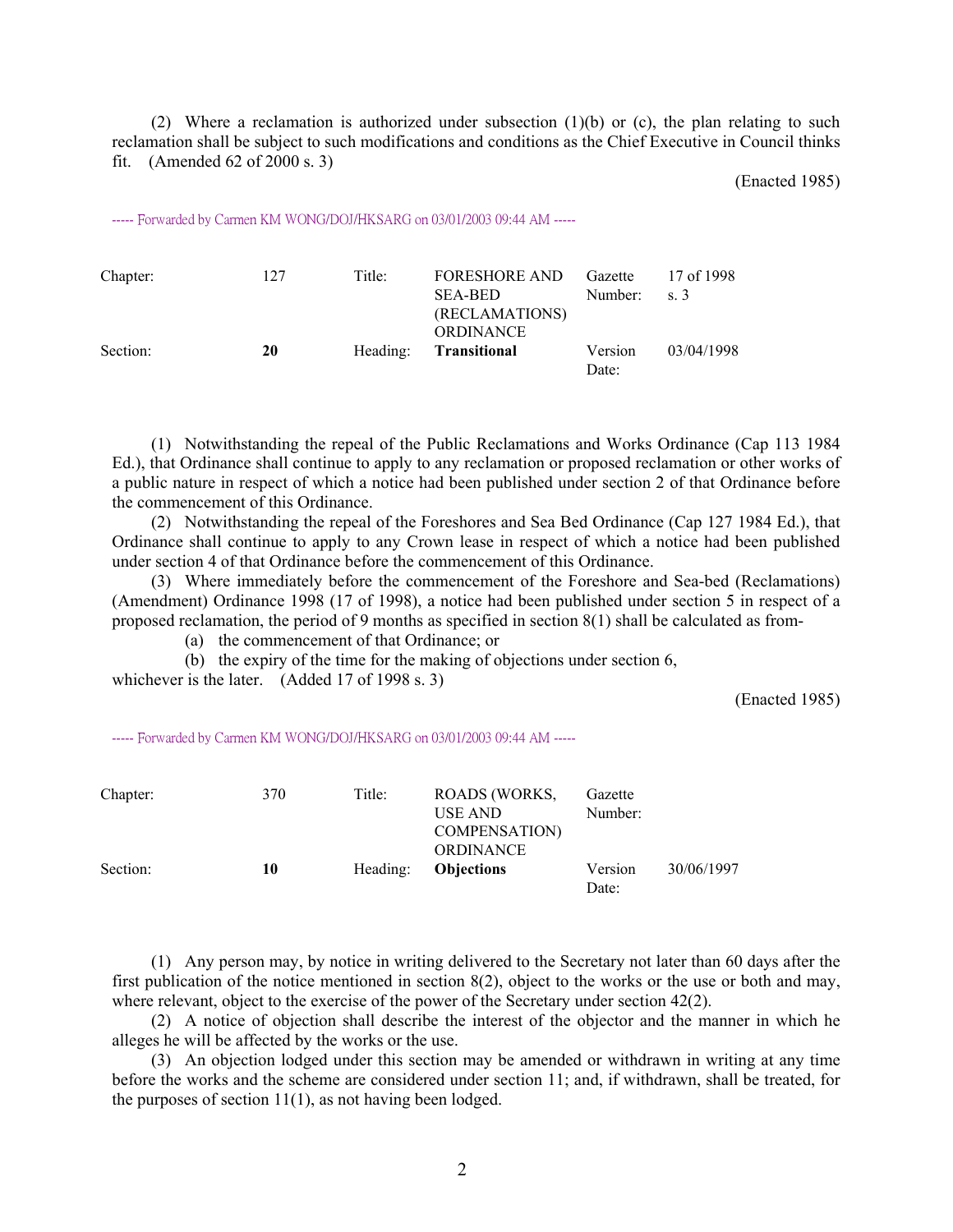#### ----- Forwarded by Carmen KM WONG/DOJ/HKSARG on 03/01/2003 09:45 AM -----

| Chapter: | 370 | Title:   | ROADS (WORKS,<br>USE AND<br><b>COMPENSATION</b><br><b>ORDINANCE</b> | Gazette<br>Number: | 14 of 1998<br>s <sub>2</sub> |
|----------|-----|----------|---------------------------------------------------------------------|--------------------|------------------------------|
| Section: | 11  | Heading: | <b>Procedure after</b><br>publication of plan<br>and scheme         | Version<br>Date:   | 03/04/1998                   |

(1) When the time for the lodging of objections has expired and where no objections have been lodged under section 10, the Secretary may execute the works; and the works and the use shall be authorized under this Ordinance.

(1A) Subject to subsection (1), the Secretary shall not later than-

- (a) subject to paragraphs (b) and (c), 9 months after the expiration of the period for lodging objections under section 10(1);
- (b) subject to paragraph (c), where there is any amendment to the plan or scheme under section 7, 3 months after the expiration of the period for lodging objections under section 10(1) in respect of any such amendment or, where there is more than one amendment, the last of any such amendment;
- (c) such further period of not more than 6 months after the expiration of the period referred to in paragraph (a) or (b) (as the case may be) as the Chief Executive may, upon the application of the Secretary, allow having regard to the circumstances of the case,

submit to the Chief Executive in Council for consideration the plan and scheme and any objections lodged under section  $10(1)$ . (Added 14 of 1998 s. 2)

(1B) The Chief Executive in Council shall consider the plan and scheme submitted and any objections lodged under section 10(1). (Added 14 of 1998 s. 2)

(2) The Chief Executive in Council, after considering the plan and scheme submitted and any objections lodged under section 10(1), may-

- (a) decline to authorize the works and the use; or
- (b) authorize the works and the use, with or without modification and subject to such conditions, as to the amelioration or avoidance of the effects of the works and the use or otherwise, as the Chief Executive in Council thinks fit. (Replaced 14 of 1998 s. 2)

(3) Before exercising the power under subsection (2), the Governor in Council may refer the plan, the scheme and the objections to the Town Planning Board appointed under the Town Planning Ordinance (Cap 131) and the Board shall, whether or not the works are shown on any draft plan under that Ordinance-

- (a) exhibit and advertise the plan and scheme under section 5 of that Ordinance as if it were a draft plan;
- (b) consider the objections lodged under section 10 and any other objections received by the Board; as if all the objections were objections to a draft plan sent to the Board under section 6 of that Ordinance;
- (c) report to and advise the Governor in Council on the plan, the scheme and the objections as the Board thinks fit.
- (4) The Governor in Council may reconsider any plan and scheme and-
	- (a) authorize the works and the use which the Governor in Council has previously declined to authorize;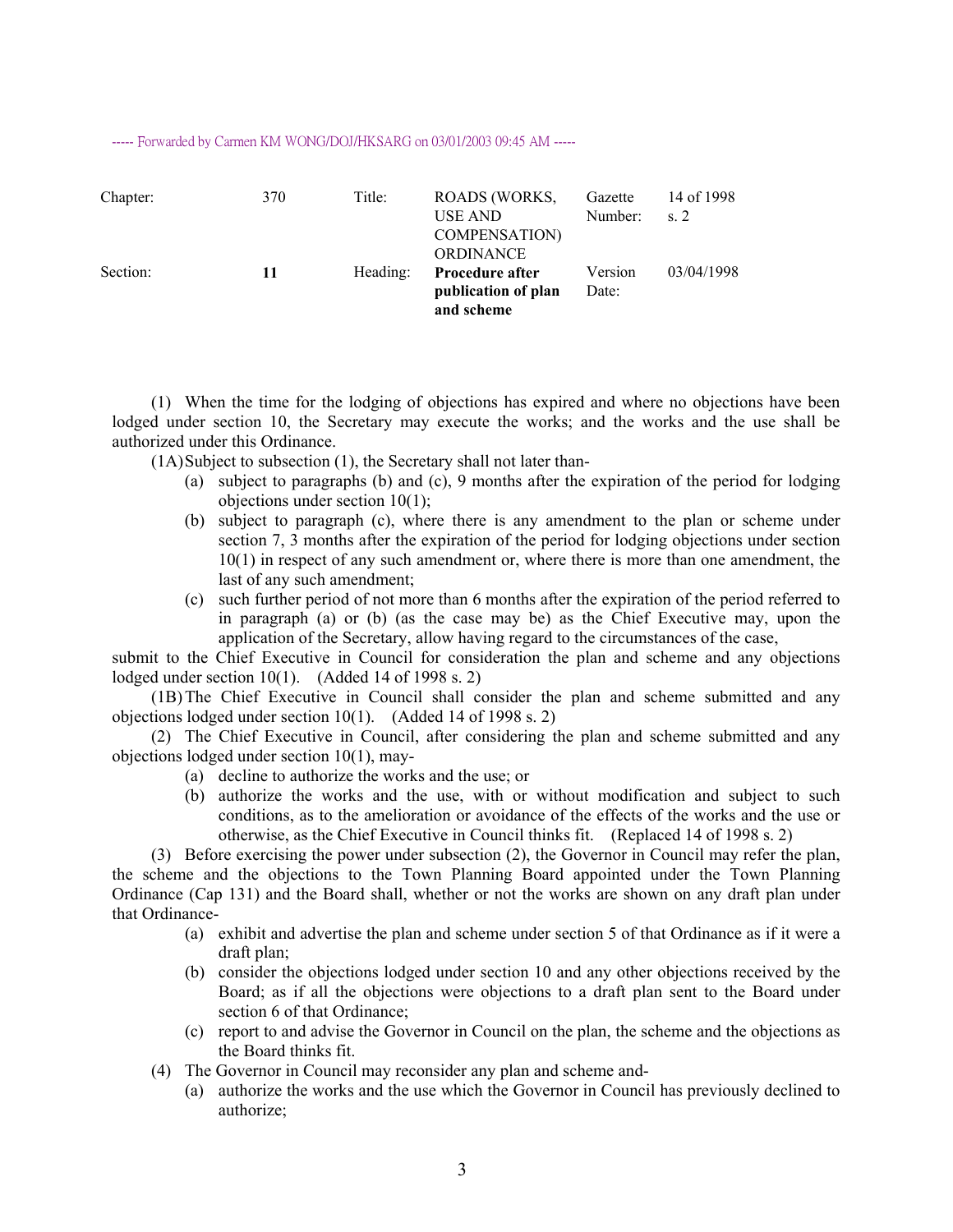(b) remove or vary any modifications or conditions previously imposed.

(5) The Governor in Council may, after the expiry of at least 28 days notice served on any person affected, amend any plan and scheme already considered and authorize the works and use in accordance with that amended plan and scheme.

(6) Where any objection has been lodged under section 10, the Secretary may execute the works only to the extent authorized, and subject to any subsisting modifications or conditions imposed, by the Governor in Council.

(7) Where any subsisting condition imposed by the Governor in Council under subsection (2)(b) requires anything to be done by the Secretary to ameliorate or avoid the effects of the works or the use-

- (a) anything done by the Secretary in compliance with that condition shall be part of the works;
- (b) the Secretary may enter any land or building, after giving at least 28 days notice to the owner and the occupier, and do what is required to be done to comply with that condition; and
- (c) the condition shall be deemed to have been met if the condition is met in respect of all the persons for whose benefit the condition was imposed other than those who waive compliance in writing.
- (8) The notice mentioned in subsection  $(7)(b)$  shall-
	- (a) describe the purpose of the entry; and
	- (b) be served on the owner and occupier.
- (9) Where-
	- (a) the Secretary proposes to execute the works under subsection (1); or
	- (b) the Governor in Council has declined to authorize the works and the use; or
	- (c) the Governor in Council has authorized the works and the use; or
	- (d) the Governor in Council imposes any modifications or conditions when authorizing the works and the use; or
	- (e) any modification or condition previously imposed is removed or varied,

that fact shall be published in the manner mentioned in section 8(3).

----- Forwarded by Carmen KM WONG/DOJ/HKSARG on 03/01/2003 09:45 AM -----

| Chapter: | 370 | Title: | ROADS (WORKS,<br>USE AND                | Gazette<br>Number: | L.N. 106 of<br>2002 |
|----------|-----|--------|-----------------------------------------|--------------------|---------------------|
|          |     |        | <b>COMPENSATION</b><br><b>ORDINANCE</b> |                    |                     |
| Section: | 42  |        | Heading: <b>Transitional</b>            | Version<br>Date:   | 01/07/2002          |

(1) Notwithstanding the repeal of the Streets (Alteration) Ordinance (Cap 130, 1974 Ed.) and subject to subsection (2) of this section, that Ordinance shall continue to apply to any works included in an undertaking in respect of which a notice has been published under section 3 of that Ordinance.

(2) Notwithstanding anything done under section 3 of the repealed Streets (Alteration) Ordinance (Cap 130, 1974 Ed.) and subject to subsection (3) of this section, the Secretary for Transport may cease to act under that Ordinance and act under section 4 or 5 of this Ordinance in relation to any works if, and only if, no authority has been given under section 6 of that Ordinance in respect of any undertaking which includes those works. (Amended L.N. 106 of 2002)

(3) Where an undertaking which has been authorized under section 6 of the repealed Streets (Alteration) Ordinance (Cap 130, 1974 Ed.) is abandoned and the Secretary for Transport proposes to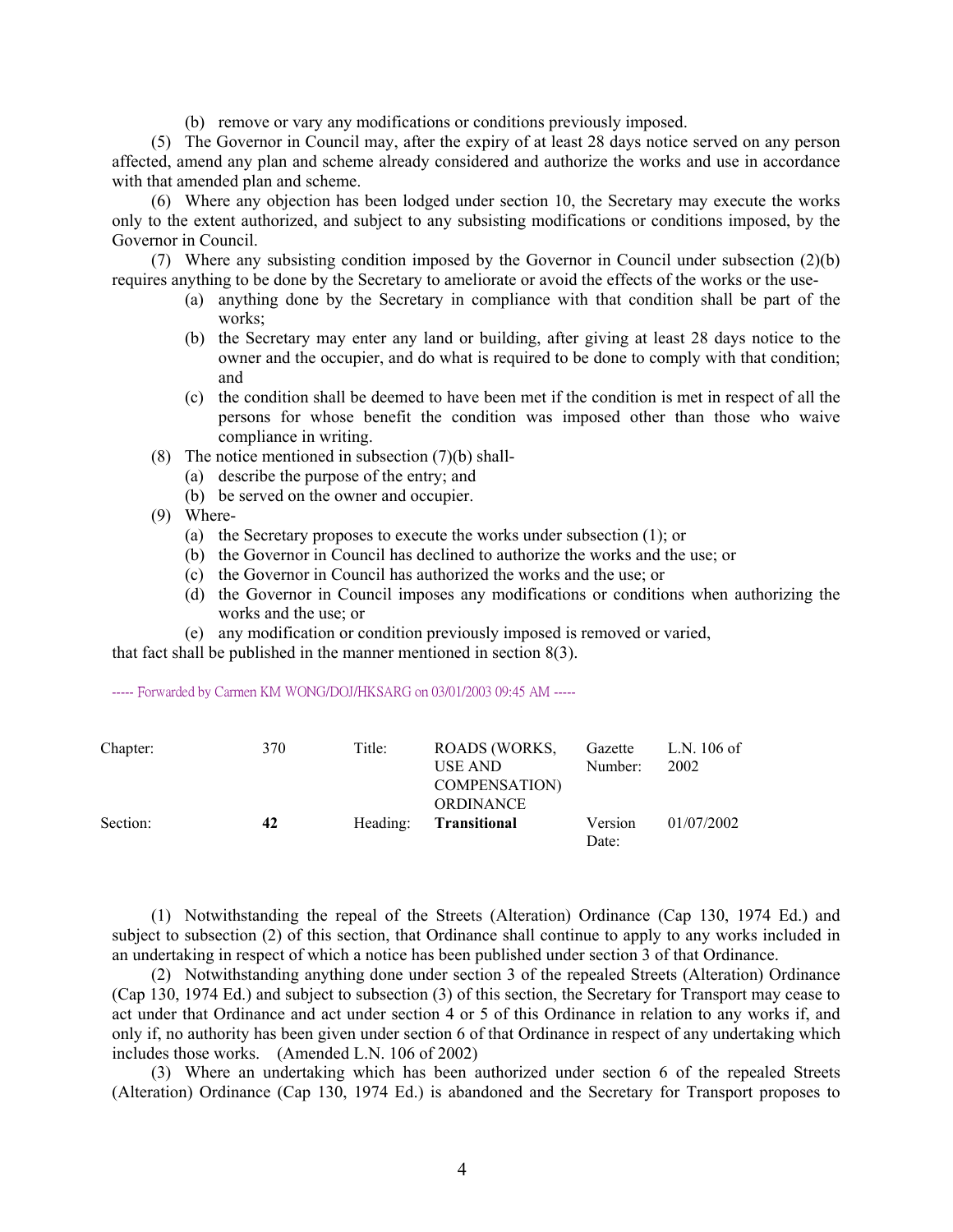carry out any works in place of and substantially different to the abandoned undertaking, he may act under section 4 or 5 of this Ordinance in relation to those works. (Amended L.N. 106 of 2002)

(4) Where, under subsection (2) or (3) of this section, the Secretary for Transport acts under section 4 or 5 of this Ordinance in relation to any works, this Ordinance shall apply to those works; and no person shall have any right against the Crown or any other person in relation to those works except under this Ordinance. (Amended L.N. 106 of 2002)

(5) (Repealed 51 of 1982 s. 2)

(6) Where immediately before the commencement of the Roads (Works, Use and Compensation) (Amendment) Ordinance 1998 (14 of 1998) ("the amending Ordinance"), a notice had been published under section 8 in respect of any plan and scheme, the periods specified in section 11(1A)(a) and (b) respectively shall be calculated as from-

(a) the commencement of the amending Ordinance; or

(b) the expiry of the time for the lodging of objections under section 10, whichever is the later. (Added 14 of 1998 s. 3)